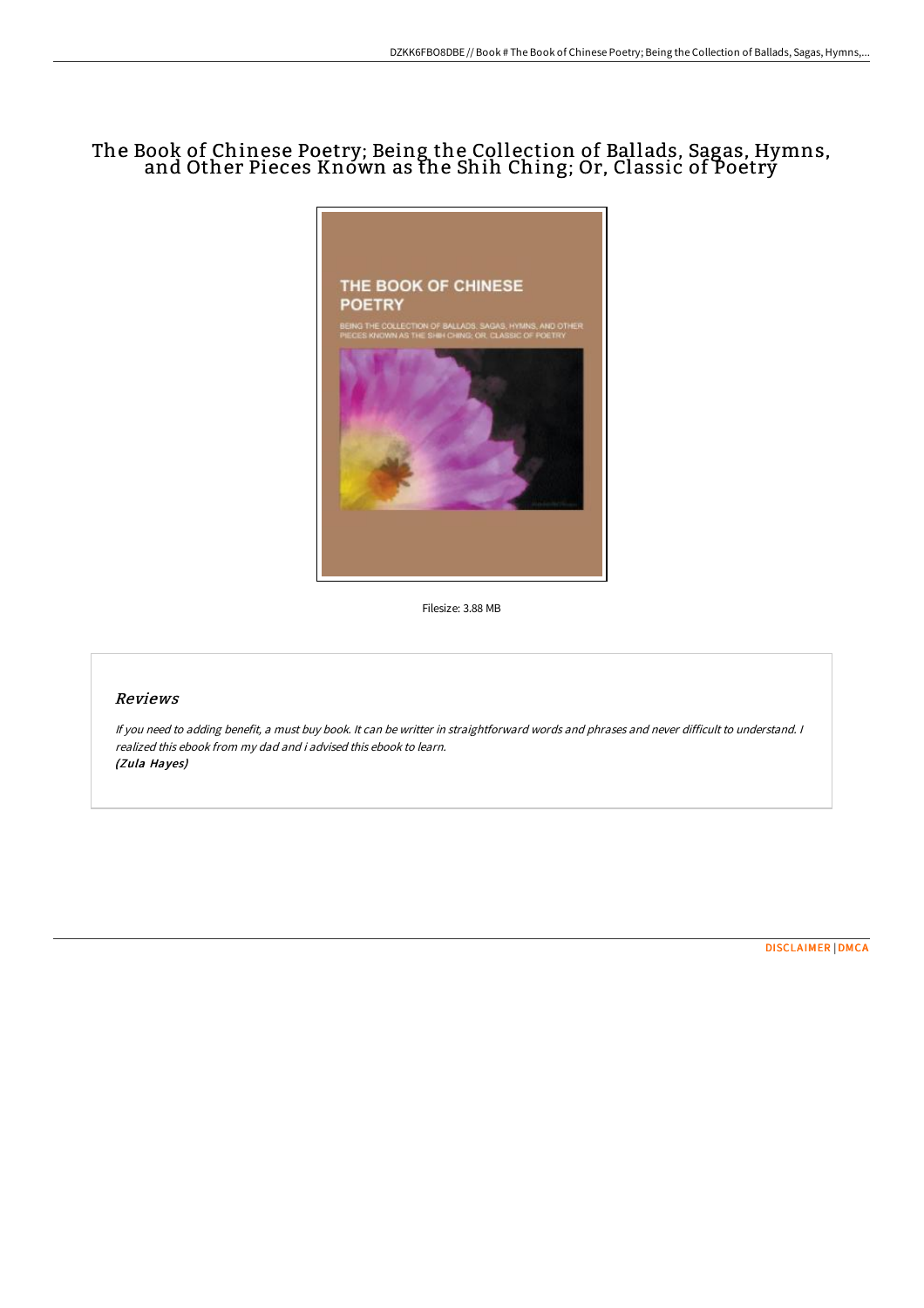## THE BOOK OF CHINESE POETRY; BEING THE COLLECTION OF BALLADS, SAGAS, HYMNS, AND OTHER PIECES KNOWN AS THE SHIH CHING; OR, CLASSIC OF POETRY



To get The Book of Chinese Poetry; Being the Collection of Ballads, Sagas, Hymns, and Other Pieces Known as the Shih Ching; Or, Classic of Poetry PDF, please access the link below and save the ebook or gain access to other information which are have conjunction with THE BOOK OF CHINESE POETRY; BEING THE COLLECTION OF BALLADS, SAGAS, HYMNS, AND OTHER PIECES KNOWN AS THE SHIH CHING; OR, CLASSIC OF POETRY ebook.

Theclassics.Us, United States, 2013. Paperback. Book Condition: New. 246 x 189 mm. Language: English . Brand New Book \*\*\*\*\* Print on Demand \*\*\*\*\*.This historic book may have numerous typos and missing text. Purchasers can usually download a free scanned copy of the original book (without typos) from the publisher. Not indexed. Not illustrated. 1891 edition. Excerpt: . No. 4. THE BANQUET TO THE PERSONATORS OF THE DEAD. The mallards and the sea-gulls sport within some safe retreat, Mid the shallows, aits, and gorges, in the pools where rivers meet. Just as free from care and danger, we within the ancestral fane, Where happiness and dignity descend and aye remain, Feast on rich and dainty viands, quaff the rarest, sweetest wine, We the proxies of the spirits, who are worshipped as divine. May this happiness and dignity increase from day to day, Till they reach their full perfection, driving every ill away. 2. Riches. 3. Peacefulness and serenity. 4. Love of virtue. 5. An end crowning the life. (See Mayers s Chinese Readers Manual, Part II., art. 123.) NO. 4. I have not followed the structure of the Chinese version, which consists of five stanzas, each beginning with an allusion to the wild fowl. These wild fowl are the Hu DEGREES, wild duck, and the Yi W, which is probably a gull. Dr. Legge translates it a widgeon, because the Ching, the river on which the birds were, is too far from the sea to have sea-gulls on it. If the doctor had lived in Hankow, he would have found that gulls are almost as plentiful there in the winter months as they are by the sea-shore. The commentators find all sorts of fanciful allusions in these birds frequenting the clear river Ching (the Ching in China is the type of...

ଈ Read The Book of Chinese Poetry; Being the [Collection](http://albedo.media/the-book-of-chinese-poetry-being-the-collection-.html) of Ballads, Sagas, Hymns, and Other Pieces Known as the Shih Ching; Or, Classic of Poetry Online

**D** [Download](http://albedo.media/the-book-of-chinese-poetry-being-the-collection-.html) PDF The Book of Chinese Poetry; Being the Collection of Ballads, Sagas, Hymns, and Other Pieces Known as the Shih Ching; Or, Classic of Poetry